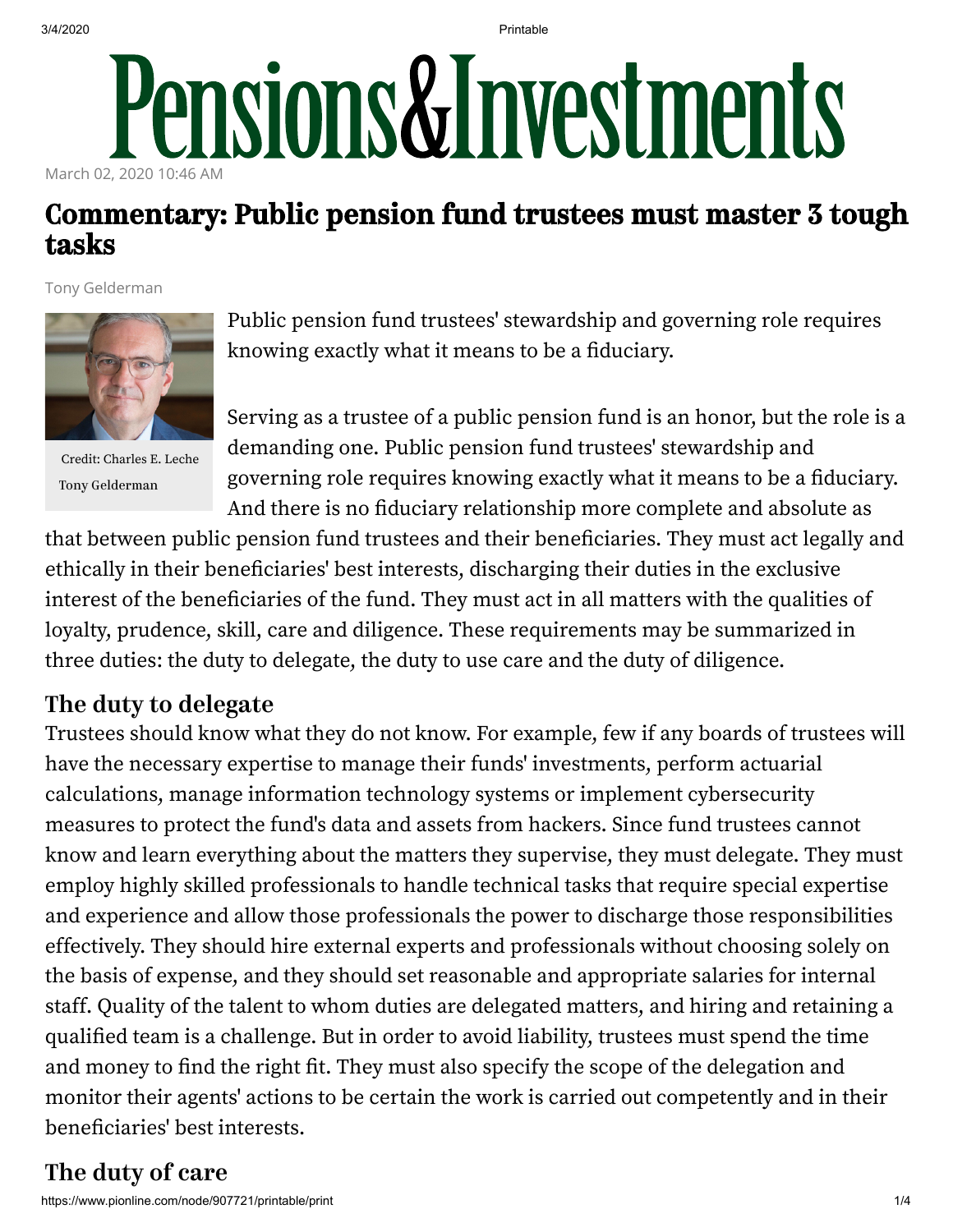3/4/2020 Printable

As fiduciaries, trustees must also use care, i.e., "watchful attention," in discharging their duties. For instance, they must maintain the fund with up-to-date investments and ensure the fund is financially secure. They must minimize the risk of loss, particularly by diversifying investments through asset allocation, unless such diversification is clearly imprudent. In short, they must keep an ever-watchful eye over the fund's performance and its future prospects. They cannot afford to allow their stewardship to create anything less than the highest possible results within the fund's guidelines.

## The duty of diligence

Trustees must exercise diligence. This requires an overall commitment of time and effort to their responsibilities, but there are obvious and definite tasks that are mandatory. This list is not comprehensive but instructive, and it is intended to provide a baseline on which trustees may build:

- They must have read and familiarized themselves with the statutes, internal policies (including ethics policies) and mission statements for the plan.
- They should read the past three annual reports and audit reports of the plan.
- $\bm{\cdot}\,$  They should ask the fund's investment officer to explain the fund's current asset allocation.
- They should establish a working knowledge of their state's open records, open meetings and ethics laws.
- They must prepare studiously for, and attend, all meetings, except in extraordinary personal circumstances.
- At meetings, they must engage by asking questions and candidly expressing views on the subjects discussed.
- They should network with other trustees to learn their experience and skills to develop a board culture conducive to working together to fulfill their duties to the fund and its beneficiaries.
- They should, where appropriate, obtain advice from outside experts.

Why should trustees take these duties and their overall performance as custodians of the fund to heart? Obviously, it is critical to the health of the fund that there be involvement and supervision by those who have the beneficiaries' interests as primary, but trustees must also adhere to these standards because failure to do so carries significant risks. Breach of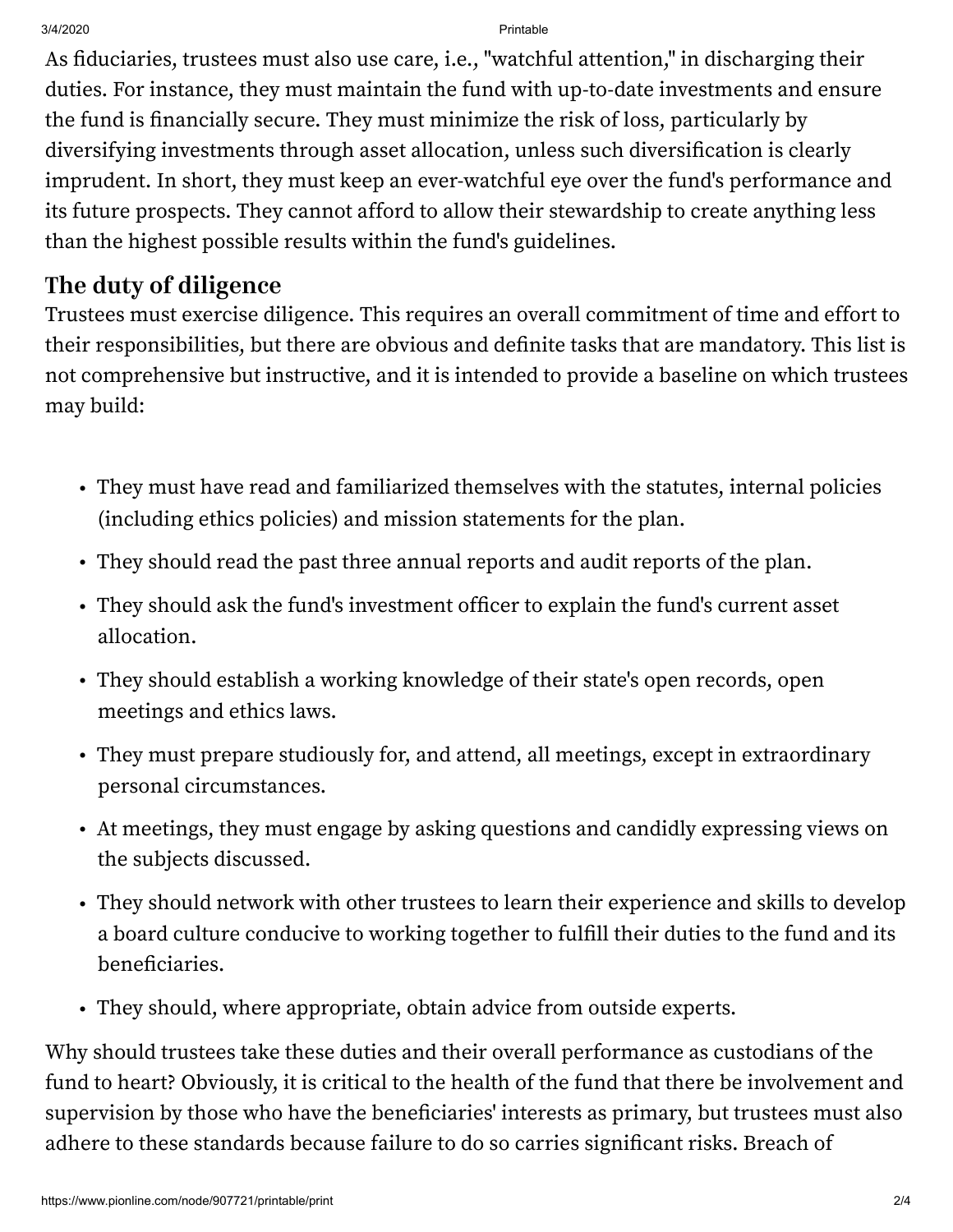#### 3/4/2020 Printable

fiduciary duty may result in personal liability for making good on losses occurring from that breach. A breach of duty occurs when the fiduciary acts in his or her own interest and advantage rather than that of the fund beneficiaries. And it is the duty of the trustee to make sure the other trustees do not breach their duty. In the trustee world, a trustee is his brother's keeper. A fiduciary who participates in a breach committed by a co-fiduciary, or who tries to conceal or fails to expose a co-fiduciary's breach, can be held jointly liable for that breach. Failure to exercise the duty of care in overseeing co-fiduciaries to prevent a breach also potentially creates liability. A trustee must play his or her role as a part of a whole, and must keep in mind that interdependency at all times.

One of the most important ways that trustees may act to avoid a breach and the resulting liability is to establish appropriate processes and procedures. Since it is impossible to monitor every agent and consultant to whom responsibilities are delegated, the board must establish standards and protocols that the fund, its agents and its consultants employ when conducting due diligence reviews of asset managers, investment advisers and other service providers. Trustees should focus on setting the long-term strategic direction for the plan, and on establishing performance measurements for key internal operations and external contractors. The mantra should be process, process, process. And although trustees must have a great deal of knowledge about the fund and how it is run, these procedures are the way that they can oversee without having to micromanage. The board should steer, not row, the boat.

Notwithstanding the technical requirements of their fiduciary duties, trustees should never discount common sense in decision-making. For instance, if a deal looks too good to be true, it often is. Trustees must remember they are acting in a public fiduciary capacity, and employ the "front-page test", i.e., would they be comfortable with the action they are taking being described on the front page of the local newspaper. A negative answer means the trustees should rethink the course of action.

The best summary of the trustees' duties in managing a public pension fund is that they must both individually and as a board embrace excellence. The fund beneficiaries deserve it, and fiduciary obligation requires it.

*Tony Gelderman is an attorney at Bernstein Litowitz Berger & Grossmann LLP, New Orleans. This content represents the views of the author. It was submitted and edited under Pensions & Investments guidelines, but is not a product of P&I's editorial team.*